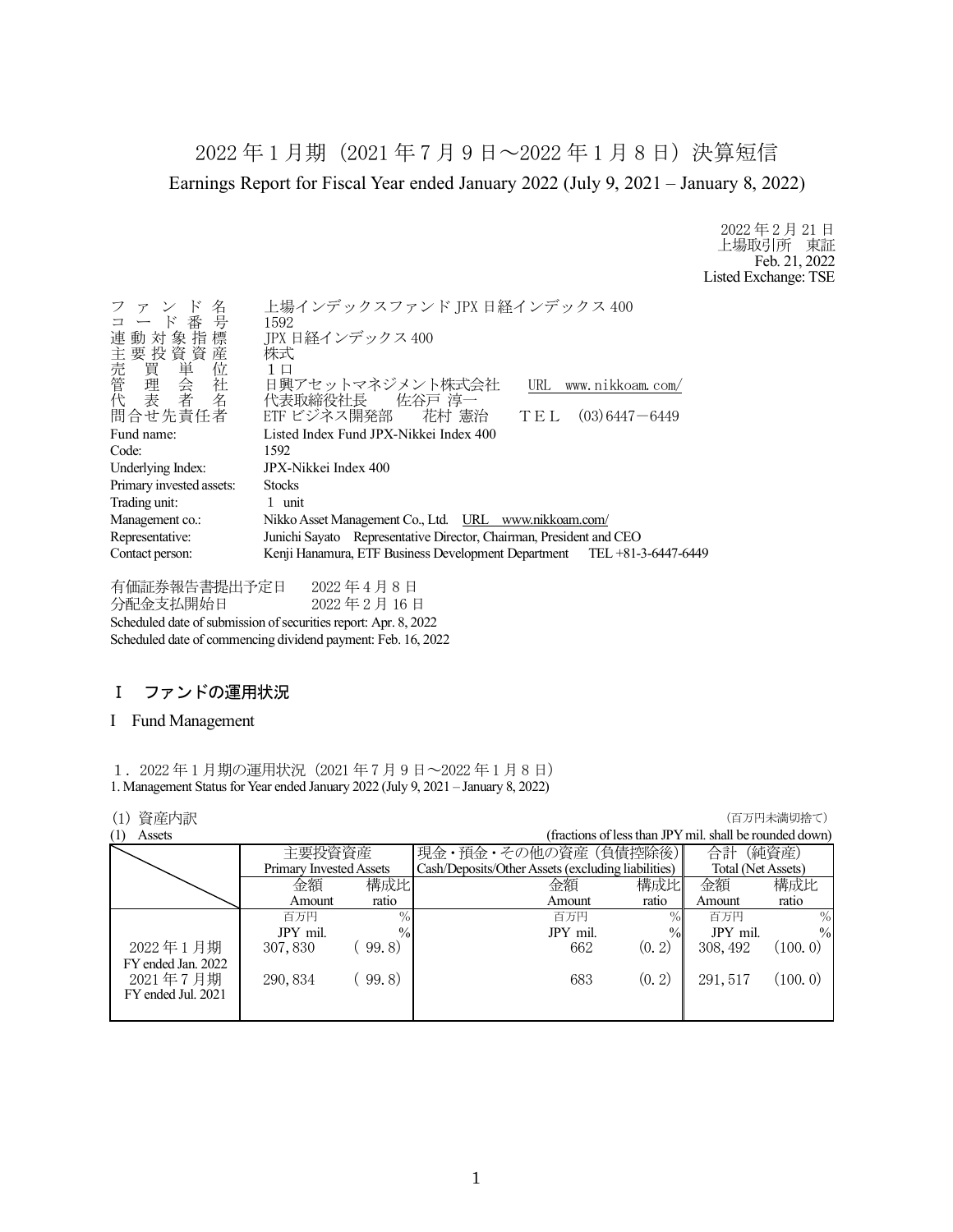### (2) 設定・解約実績

#### (2) Creation and Redemption

|                                                      | 前計算期間末発行済口数<br>No. of Issued Units at End of<br>Previous Fiscal Period | 設定口数<br>No. of Units<br>Created<br>(②) | 解約口数<br>No. of Units<br>Redeemed<br>$(\circledS)$ | 当計算期間末発行済口数<br>No. of Issued Units at End of<br><b>Fiscal Period</b><br>$(①+②-③)$ |
|------------------------------------------------------|------------------------------------------------------------------------|----------------------------------------|---------------------------------------------------|-----------------------------------------------------------------------------------|
|                                                      | 千口                                                                     | 千口                                     | 千口                                                | 千口                                                                                |
|                                                      | '000 units                                                             | '000 units                             | '000 units                                        | '000 units                                                                        |
| 2022年1月期                                             | 184, 108                                                               | 3,713                                  | 662                                               | 187, 160                                                                          |
| FY ended Jan. 2022<br>2021年7月期<br>FY ended Jul. 2021 | 181,026                                                                | 6,931                                  | 3,849                                             | 184, 108                                                                          |

### (3) 基準価額

(3) Net Asset Value

|                                                      | 総資産<br>Total Assets<br>$\mathcal{L}(\mathbb{D})$ | 負債<br>Liabilities<br>(②) | 純資産<br>Net Assets<br>$(\textcircled{3}(\textcircled{1}-\textcircled{2}))$ | 1口当たり基準価額<br>((3)当計算期間末発行済口数)<br>$\times$ 1)<br>Net Asset Value per 1 unit<br>$((\textcircled{3}/No. of Issued Units at End of Fiscal Period)\times 1)$ |
|------------------------------------------------------|--------------------------------------------------|--------------------------|---------------------------------------------------------------------------|---------------------------------------------------------------------------------------------------------------------------------------------------------|
|                                                      | 百万円                                              | 百万円                      | 百万円                                                                       | 円                                                                                                                                                       |
|                                                      | JPY mil.                                         | JPY mil.                 | JPY mil.                                                                  | <b>JPY</b>                                                                                                                                              |
| 2022年1月期                                             | 331, 631                                         | 23, 138                  | 308, 492                                                                  | 1,648.3                                                                                                                                                 |
| FY ended Jan. 2022<br>2021年7月期<br>FY ended Jul. 2021 | 308, 110                                         | 16,593                   | 291, 517                                                                  | 1,583.4                                                                                                                                                 |

## (4) 分配金

(4) Dividend Payment

|                                | 1口当たり分配金<br>Dividend per 1 unit |
|--------------------------------|---------------------------------|
|                                | 円<br><b>JPY</b>                 |
|                                |                                 |
| 2022年1月期<br>FY ended Jan. 2022 | 16                              |
| 2021年7月期<br>FY ended Jul. 2021 | 17                              |

(注)分配金は売買単位当たりの金額

\*Dividend per Trading Unit

2.会計方針の変更

2. Change in Accounting Policies

① 会計基準等の改正に伴う変更 無

- ①Changes accompanying revision to accounting standards, etc. No ② ①以外の変更 無
- ②Changes other than those in ① No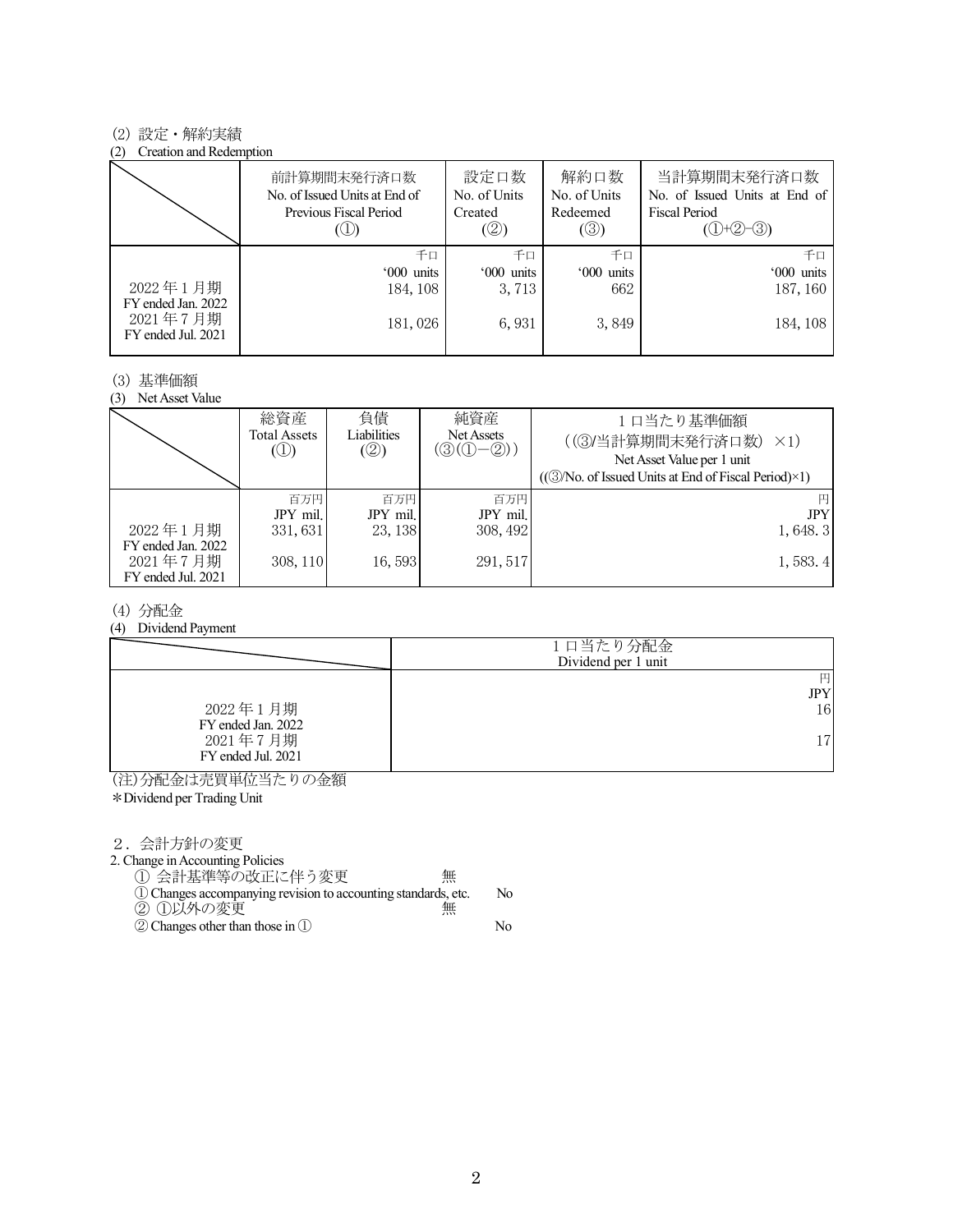# Ⅱ 財務諸表等 Financial Statements

# (1)貸借対照表 Balance Sheet

|                                                       |                                                                           | (単位:円) (Unit:JPY)                                                         |
|-------------------------------------------------------|---------------------------------------------------------------------------|---------------------------------------------------------------------------|
|                                                       | 第15期<br>2021年7月8日現在<br>15 <sup>th</sup> Fiscal Year<br>As of Jul. 8, 2021 | 第16期<br>2022年1月8日現在<br>16 <sup>th</sup> Fiscal Year<br>As of Jan. 8, 2022 |
| 資産の部 Assets                                           |                                                                           |                                                                           |
| 流動資産 Current assets                                   |                                                                           |                                                                           |
| 預金 Deposits                                           | 13, 227, 864, 612                                                         | 19, 834, 115, 186                                                         |
| コール・ローン Call loans                                    | 586, 788, 117                                                             | 730, 301, 516                                                             |
| 株式 Stocks                                             | 290, 834, 327, 440                                                        | 307, 830, 795, 090                                                        |
| 未収入金 Accounts receivable                              | 3, 069, 731, 380                                                          | 2, 796, 829, 260                                                          |
| 未収配当金 Accrued dividend receivable                     | 378, 303, 322                                                             | 308, 684, 725                                                             |
| 前払金 Advance payments                                  | 7, 163, 500                                                               | 3, 308, 145                                                               |
| その他未収収益 Other accrued revenue                         | 6, 425, 043                                                               | 127, 053, 713                                                             |
| 流動資産合計 Total current assets                           | 308, 110, 603, 414                                                        | 331, 631, 087, 635                                                        |
| 資産合計 Total assets                                     | 308, 110, 603, 414                                                        | 331, 631, 087, 635                                                        |
| 負債の部 Liabilities                                      |                                                                           |                                                                           |
| 流動負債 Current liabilities                              |                                                                           |                                                                           |
| 派生商品評価勘定 Derivative evaluation<br>account             | 13, 733, 500                                                              | 2, 655, 965                                                               |
| 未払金 Accounts payable-other                            | 194,640                                                                   | 1, 444, 080                                                               |
| 未払収益分配金 Unpaid dividends                              | 3, 129, 846, 744                                                          | 2, 994, 561, 920                                                          |
| 未払受託者報酬 Trustee fee payable                           | 48, 314, 424                                                              | 51, 771, 466                                                              |
| 未払委託者報酬 Investment trust<br>management fee payable    | 113, 617, 718                                                             | 122, 170, 650                                                             |
| 未払利息 Accrued interest expenses                        | 452                                                                       | 66                                                                        |
| 受入担保金 Cash collateral received                        | 13, 227, 864, 612                                                         | 19, 834, 115, 186                                                         |
| その他未払費用 Other accrued expenses                        | 59, 512, 812                                                              | 131, 394, 377                                                             |
| 流動負債合計 Total current liabilities                      | 16, 593, 084, 902                                                         | 23, 138, 113, 710                                                         |
| 負債合計 Total liabilities                                | 16, 593, 084, 902                                                         | 23, 138, 113, 710                                                         |
| 純資産の部 Net assets                                      |                                                                           |                                                                           |
| 元本等 Principal and other                               |                                                                           |                                                                           |
| 元本 Principal                                          | 184, 108, 632, 000                                                        | 187, 160, 120, 000                                                        |
| 剰余金 Surplus                                           |                                                                           |                                                                           |
| 期末剰余金又は期末欠損金(△)<br>Surplus (deficit) at end of period | 107, 408, 886, 512                                                        | 121, 332, 853, 925                                                        |
| (分配準備積立金)<br>Reserve for<br>distribution              | 47, 448, 822                                                              | 89, 542, 853                                                              |
| 元本等合計 Total principal and other                       | 291, 517, 518, 512                                                        | 308, 492, 973, 925                                                        |
| 純資産合計 Total net assets                                | 291, 517, 518, 512                                                        | 308, 492, 973, 925                                                        |
| 負債純資産合計 Total liabilities and net<br>assets           | 308, 110, 603, 414                                                        | 331, 631, 087, 635                                                        |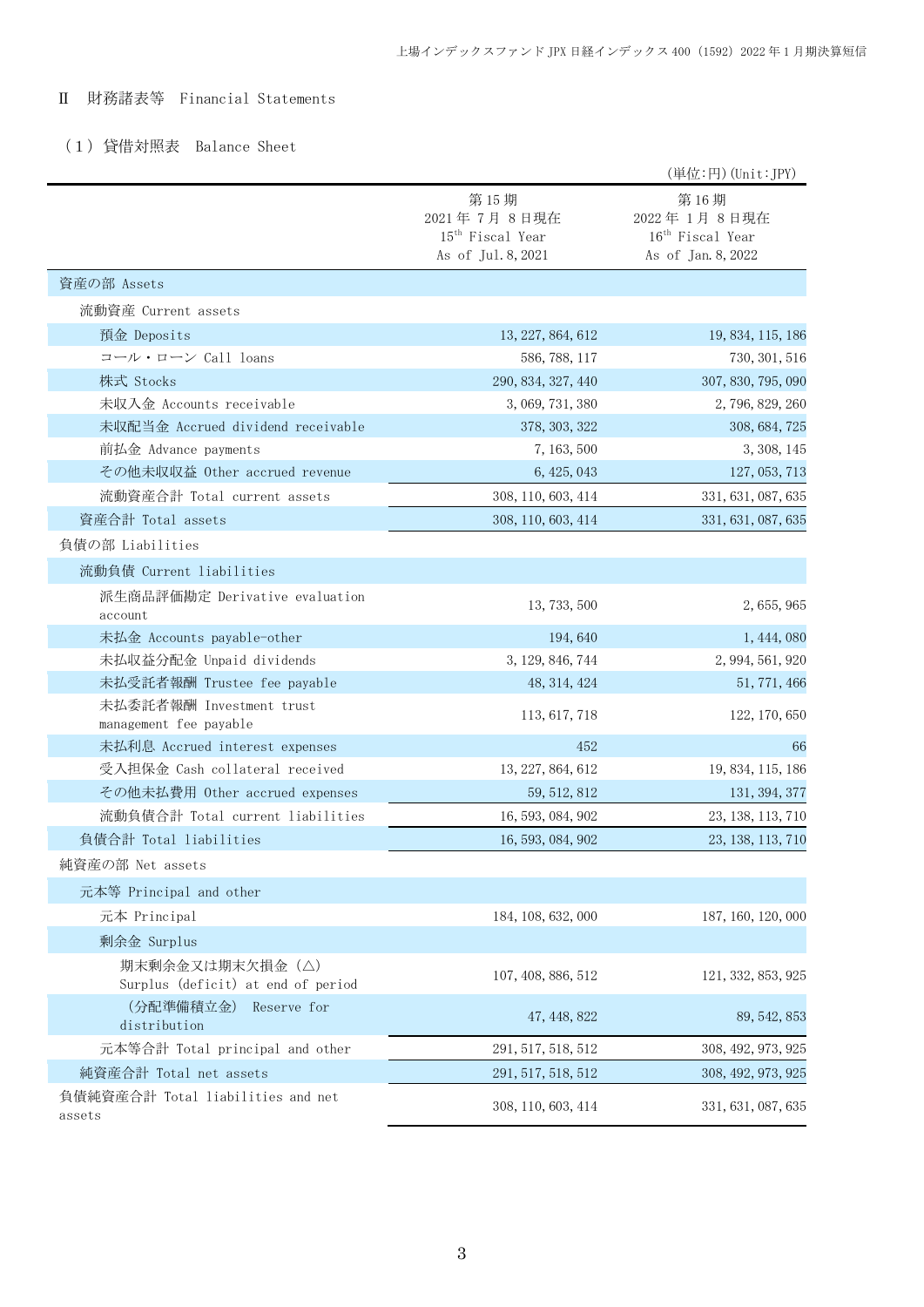上場インデックスファンド JPX 日経インデックス 400 (1592) 2022 年 1 月期決算短信

(2)損益及び剰余金計算書 Statement of Income and Retained Earnings

|                                                                                                                           |                                                                                                               | (単位:円) (Unit:JPY)                                                                                             |
|---------------------------------------------------------------------------------------------------------------------------|---------------------------------------------------------------------------------------------------------------|---------------------------------------------------------------------------------------------------------------|
|                                                                                                                           | 第15期<br>2021年1月9日<br>自<br>至 2021年7月8日<br>15 <sup>th</sup> Fiscal Year<br>From Jan. 9, 2021<br>to Jul. 8, 2021 | 第16期<br>2021年7月9日<br>目<br>至 2022年1月8日<br>16 <sup>th</sup> Fiscal Year<br>From Jul. 9, 2021<br>to Jan. 8, 2022 |
| 営業収益 Operating revenue                                                                                                    |                                                                                                               |                                                                                                               |
| 受取配当金 Dividends income                                                                                                    | 3, 188, 102, 503                                                                                              | 3, 119, 198, 609                                                                                              |
| 受取利息 Interest income                                                                                                      |                                                                                                               | 138                                                                                                           |
| 有価証券売買等損益 Profit and loss on<br>buying and selling of securities and other                                                | 7, 752, 532, 947                                                                                              | 12, 116, 998, 299                                                                                             |
| 派生商品取引等損益 Profit and loss on<br>dealing of derivatives                                                                    | $\triangle$ 22, 949, 720                                                                                      | $\triangle$ 116, 079, 200                                                                                     |
| その他収益 Other revenue                                                                                                       | 23, 671, 807                                                                                                  | 172, 527, 056                                                                                                 |
| 営業収益合計 Total operating revenue                                                                                            | 10, 941, 357, 537                                                                                             | 15, 292, 644, 902                                                                                             |
| 営業費用 Operating expenses                                                                                                   |                                                                                                               |                                                                                                               |
| 支払利息 Interest expenses                                                                                                    | 33, 469                                                                                                       | 106, 464                                                                                                      |
| 受託者報酬 Trustee fee                                                                                                         | 48, 314, 424                                                                                                  | 51, 771, 466                                                                                                  |
| 委託者報酬 Investment trust management fee                                                                                     | 113, 617, 718                                                                                                 | 122, 170, 650                                                                                                 |
| その他費用 Other expenses                                                                                                      | 63, 681, 527                                                                                                  | 81, 021, 272                                                                                                  |
| 営業費用合計 Total operating expenses                                                                                           | 225, 647, 138                                                                                                 | 255, 069, 852                                                                                                 |
| 営業利益又は営業損失 (△) Operating income<br>$(\text{loss})$                                                                        | 10, 715, 710, 399                                                                                             | 15, 037, 575, 050                                                                                             |
| 経常利益又は経常損失(△)<br>Ordinary income<br>$(\text{loss})$                                                                       | 10, 715, 710, 399                                                                                             | 15, 037, 575, 050                                                                                             |
| 当期純利益又は当期純損失(△)<br>Net income<br>$(\text{loss})$                                                                          | 10, 715, 710, 399                                                                                             | 15, 037, 575, 050                                                                                             |
| 一部解約に伴う当期純利益金額の分配額又は一部解<br>約に伴う当期純損失金額の分配額 (△)<br>Distribution of net income (loss) from partial<br>redemptions           |                                                                                                               |                                                                                                               |
| 期首剰余金又は期首欠損金 (△) Surplus<br>(deficit) at beginning of period                                                              | 97, 979, 650, 501                                                                                             | 107, 408, 886, 512                                                                                            |
| 剰余金増加額又は欠損金減少額 Increase in<br>surplus or decrease in deficit                                                              | 4, 093, 108, 656                                                                                              | 2, 320, 682, 034                                                                                              |
| 当期一部解約に伴う剰余金増加額又は欠損金減<br>少額 Increase in surplus or decrease in<br>deficit from partial redemptions                        |                                                                                                               |                                                                                                               |
| 当期追加信託に伴う剰余金増加額又は欠損金減<br>少額 Increase in surplus or decrease in<br>deficit from additional subscriptions for<br>the period | 4, 093, 108, 656                                                                                              | 2, 320, 682, 034                                                                                              |
| 剰余金減少額又は欠損金増加額 Decrease in<br>surplus or increase in deficit                                                              | 2, 249, 736, 300                                                                                              | 439, 727, 751                                                                                                 |
| 当期一部解約に伴う剰余金減少額又は欠損金増<br>加額 Decrease in surplus or increase in<br>deficit from partial redemptions                        | 2, 249, 736, 300                                                                                              | 439, 727, 751                                                                                                 |
| 当期追加信託に伴う剰余金減少額又は欠損金増<br>加額 Decrease in surplus or increase in<br>deficit from additional subscriptions for<br>the period |                                                                                                               |                                                                                                               |
| 分配金 Dividends                                                                                                             | 3, 129, 846, 744                                                                                              | 2, 994, 561, 920                                                                                              |
| 期末剰余金又は期末欠損金(△)<br>Surplus<br>(deficit) at end of period                                                                  | 107, 408, 886, 512                                                                                            | 121, 332, 853, 925                                                                                            |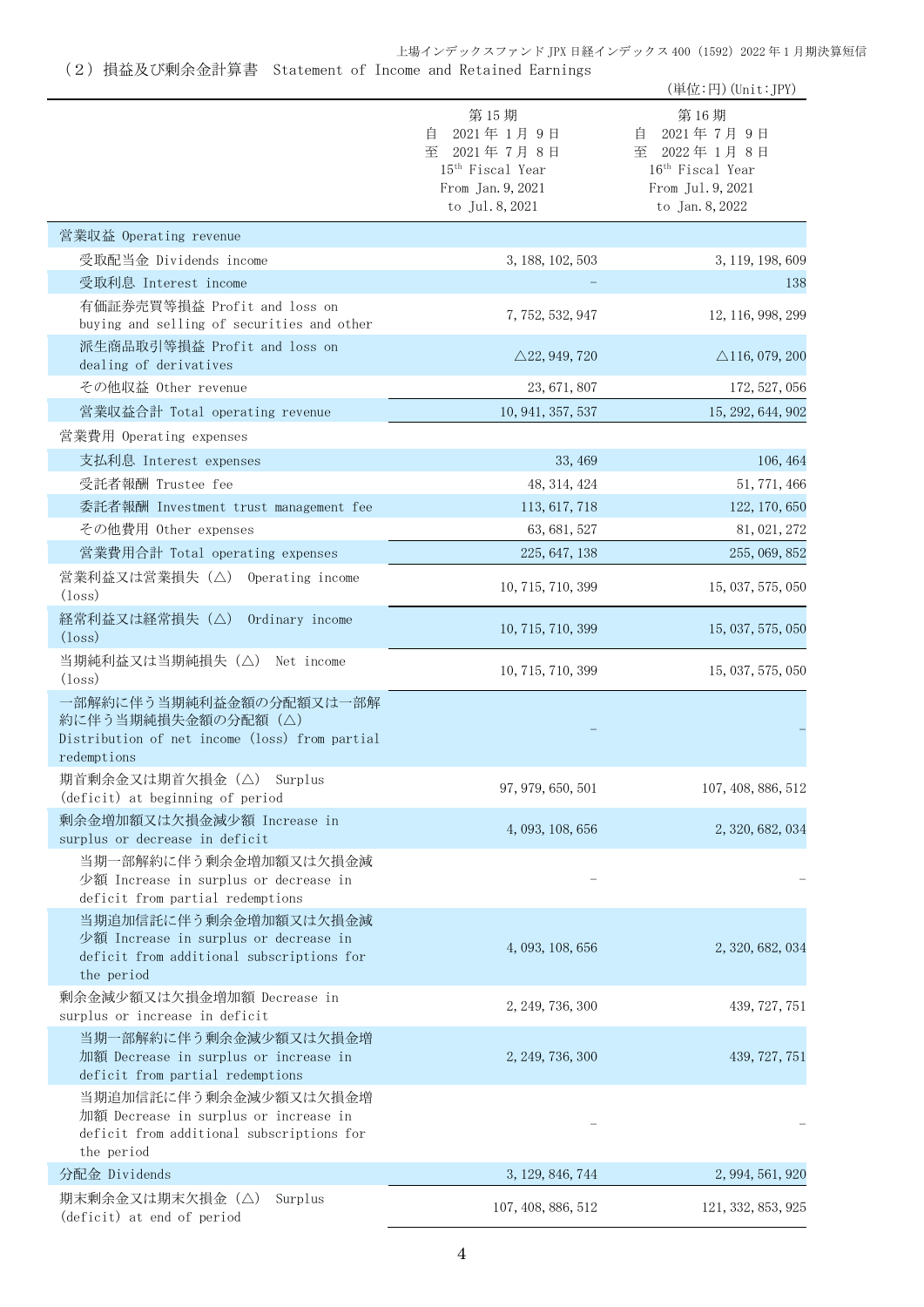(3)注記表

(重要な会計方針に係る事項に関する注記)

| 1. 有価証券の評価基準及び評価方法          | 株式は移動平均法に基づき、以下のとおり原則として時価で評価しております。  |
|-----------------------------|---------------------------------------|
|                             | (1)金融商品取引所等に上場されている有価証券               |
|                             | 金融商品取引所等に上場されている有価証券は、原則として金融商品取引所等にお |
|                             | ける計算期間末日の最終相場(外貨建証券の場合は計算期間末日において知りうる |
|                             | 直近の日の最終相場)で評価しております。                  |
|                             | (2) 金融商品取引所等に上場されていない有価証券             |
|                             | 当該有価証券については、原則として、日本証券業協会等発表の店頭売買参考統計 |
|                             | 値(平均値)等、金融商品取引業者、銀行等の提示する価額(ただし、売気配相場 |
|                             | は使用しない)又は価格提供会社の提供する価額のいずれかから入手した価額で評 |
|                             | 価しております。                              |
|                             | (3)時価が入手できなかった有価証券                    |
|                             | 適正な評価額を入手できなかった場合又は入手した評価額が時価と認定できない事 |
|                             | 由が認められた場合は、投資信託委託会社が忠実義務に基づいて合理的な事由をも |
|                             | って時価と認めた価額もしくは受託者と協議のうえ両者が合理的事由をもって時価 |
|                             | と認めた価額で評価しております。                      |
| 2. デリバティブ等の評価基準及び評価デリバティブ取引 |                                       |
| 方法                          | 個別法に基づき原則として時価で評価しております。              |

(貸借対照表に関する注記)

|       |                                                       | 第15期                 | 第16期                 |
|-------|-------------------------------------------------------|----------------------|----------------------|
|       |                                                       | 2021年7月8日現在          | 2022年1月8日現在          |
| $1$ . | 期首元本額                                                 | 181, 026, 472, 000 円 | 184, 108, 632, 000 円 |
|       | 期中追加設定元本額                                             | $6, 931, 160, 000$ 円 | 3, 713, 956, 000 円   |
|       | 期中一部解約元本額                                             | $3,849,000,000$ 円    | 662, 468, 000 円      |
| 2.    | 受益権の総数                                                | 184, 108, 632 $\Box$ | 187, 160, 120 口      |
| 3.    | 担保資産                                                  |                      |                      |
|       | デリバティブ取引に係る差入委託証拠金代用有価証券とし<br>て担保に供している資産は次のとおりであります。 |                      |                      |
|       | 株式                                                    | $4, 138, 145, 000$ 円 | 4,880,860,000 円      |
| 4.    | 有価証券の消費貸借契約により貸し付けた有価証券は次の<br>とおりであります。               |                      |                      |
|       | 株式                                                    | 12, 367, 169, 350 円  | 18, 535, 553, 030 円  |

(損益及び剰余金計算書に関する注記)

|             | 第15期            |                      |             | 第16期            |                    |
|-------------|-----------------|----------------------|-------------|-----------------|--------------------|
| 自 2021年1月9日 |                 | 自 2021年7月9日          |             |                 |                    |
|             | 至 2021年7月8日     |                      |             | 至 2022年1月8日     |                    |
|             | 分配金の計算過程        |                      |             | 分配金の計算過程        |                    |
| A           | 当期配当等収益額        | $3, 211, 740, 841$ 円 | A           | 当期配当等収益額        | 3, 291, 619, 339 円 |
| B           | 分配準備積立金         | 191, 168, 394 円      | B           | 分配準備積立金         | 47, 448, 822 円     |
|             | 配当等収益額合計 (A+B)  | $3,402,909,235$ 円    | $C_{\cdot}$ | 配当等収益額合計 (A+B)  | 3, 339, 068, 161 円 |
| D           | 経費              | 225, 613, 669 円      | D           | 経費              | 254, 963, 388 円    |
| E           | 収益分配可能額 (C-D)   | $3, 177, 295, 566$ 円 | E           | 収益分配可能額(C-D)    | 3, 084, 104, 773 円 |
| F           | 収益分配金額          | $3, 129, 846, 744$ 円 | F           | 収益分配金額          | 2, 994, 561, 920 円 |
| G           | 次期繰越金 (分配準備積立金) | 47, 448, 822 円       | G           | 次期繰越金 (分配準備積立金) | 89, 542, 853 円     |
|             | $(E-F)$         |                      |             | $(E-F)$         |                    |
| H           | 口数              | 184, 108, 632 口      | H           | 口数              | 187, 160, 120 口    |
|             | 分配金額(10 口当たり)   | 170 円 Ⅰ              |             | 分配金額(10 口当たり)   | 160円               |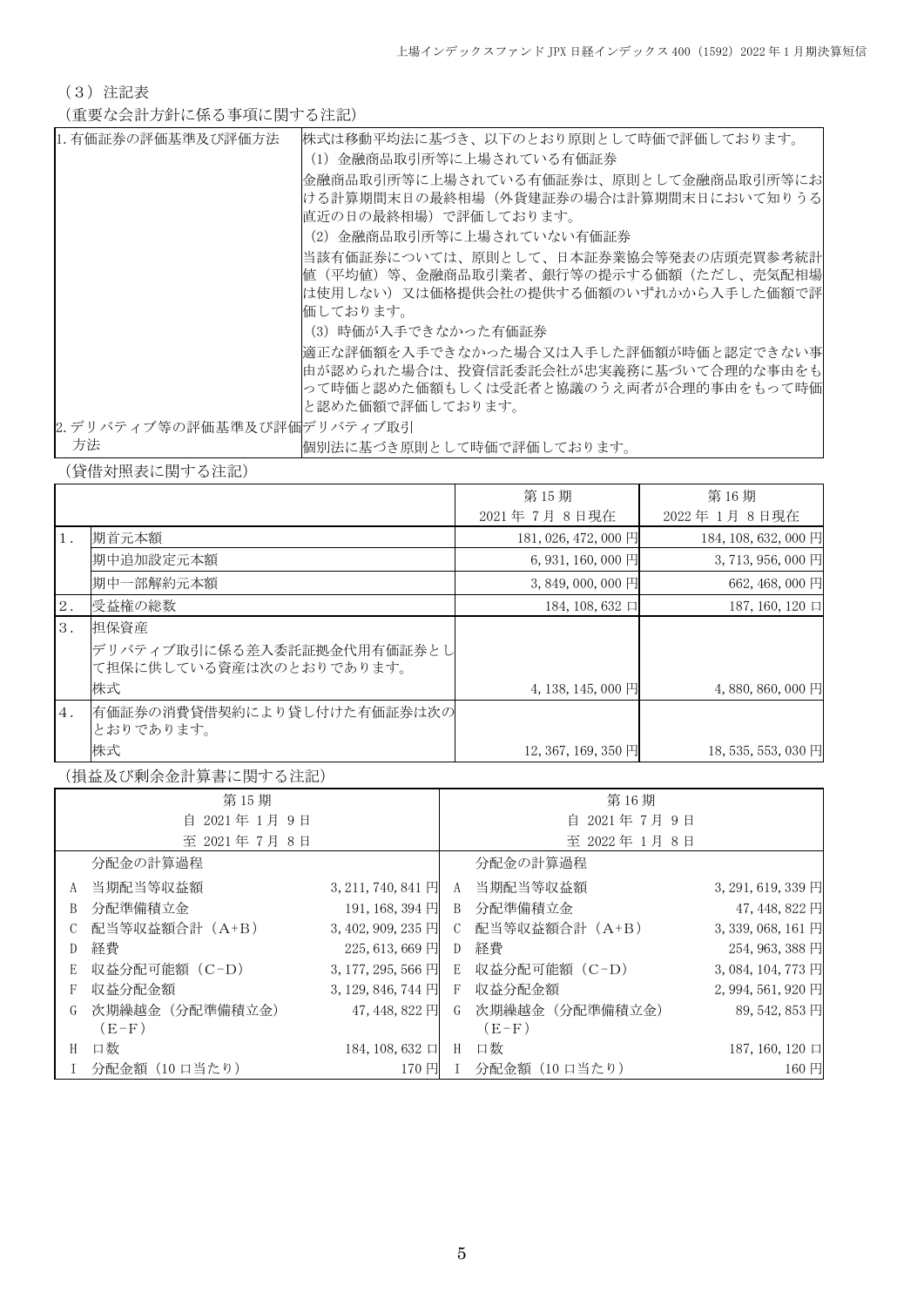(金融商品に関する注記)

## Ⅰ金融商品の状況に関する事項

|                | 第15期                                                                                                                                                                                                                                                                                     | 第16期          |
|----------------|------------------------------------------------------------------------------------------------------------------------------------------------------------------------------------------------------------------------------------------------------------------------------------------|---------------|
|                | 自 2021年 1月 9日                                                                                                                                                                                                                                                                            | 自 2021年7月9日   |
|                | 至 2021年7月8日                                                                                                                                                                                                                                                                              | 至 2022年 1月 8日 |
| 金融商品に対する取組方針   | 当ファンドは証券投資信託として、有価<br>証券、デリバティブ取引等の金融商品の<br>運用を信託約款に定める「運用の基本方<br>針」に基づき行っております。                                                                                                                                                                                                         | 同左            |
| るリスク           | 金融商品の内容及び当該金融商品に係  当ファンドが運用する主な有価証券は、<br>「重要な会計方針に係る事項に関する注<br>記」の「有価証券の評価基準及び評価方<br>法」に記載の有価証券等であり、全て売<br> 買目的で保有しております。また、主な<br>デリバティブ取引には、先物取引、オプ<br>ション取引、スワップ取引等があり、信<br>託財産に属する資産の効率的な運用に資<br> するために行うことができます。当該有<br>価証券及びデリバティブ取引には、性質<br>に応じてそれぞれ価格変動リスク、流動<br>性リスク、信用リスク等があります。 | 同左            |
| 金融商品に係るリスク管理体制 | 運用部門、営業部門と独立した組織であ<br>るリスク管理部門を設置し、全社的なリ<br>スク管理活動のモニタリング、指導の一<br>元化を図っております。                                                                                                                                                                                                            | 同左            |

## Ⅱ金融商品の時価等に関する事項

|                             | 第15期<br>2021年7月8日現在                                                                                                                                                                                                  | 第16期<br>2022年1月8日現在 |
|-----------------------------|----------------------------------------------------------------------------------------------------------------------------------------------------------------------------------------------------------------------|---------------------|
| 貸借対照表計上額、時価及びその差額           | 貸借対照表計上額は期末の時価で計上し<br>ているため、その差額はありません。                                                                                                                                                                              | 同左                  |
| 時価の算定方法                     | (1)有価証券<br>売買目的有価証券                                                                                                                                                                                                  | (1)有価証券             |
|                             | 重要な会計方針に係る事項に関する注記<br>「有価証券の評価基準及び評価方法」に<br>記載しております。                                                                                                                                                                | 同左                  |
|                             | (2)デリバティブ取引                                                                                                                                                                                                          | (2)デリバティブ取引         |
|                             | 「デリバティブ取引等に関する注記」に<br>記載しております。                                                                                                                                                                                      | 同左                  |
|                             | (3)上記以外の金融商品                                                                                                                                                                                                         | (3)上記以外の金融商品        |
|                             | 短期間で決済されることから、時価は帳<br> 簿価額と近似しているため、当該金融商<br>品の時価を帳簿価額としております。                                                                                                                                                       | 同左                  |
| 金融商品の時価等に関する事項につい<br>ての補足説明 | 金融商品の時価には、市場価格に基づく   金融商品の時価の算定においては一定の <br>価額のほか、市場価格がない場合には合  前提条件等を採用しているため異なる前<br>理的に算定された価額が含まれておりま 提条件等によった場合、当該価額が異な<br>す。当該価額の算定においては一定の前 ることもあります。<br>提条件等を採用しているため、異なる前<br>提条件等によった場合、当該価額が異な<br>ることもあります。 |                     |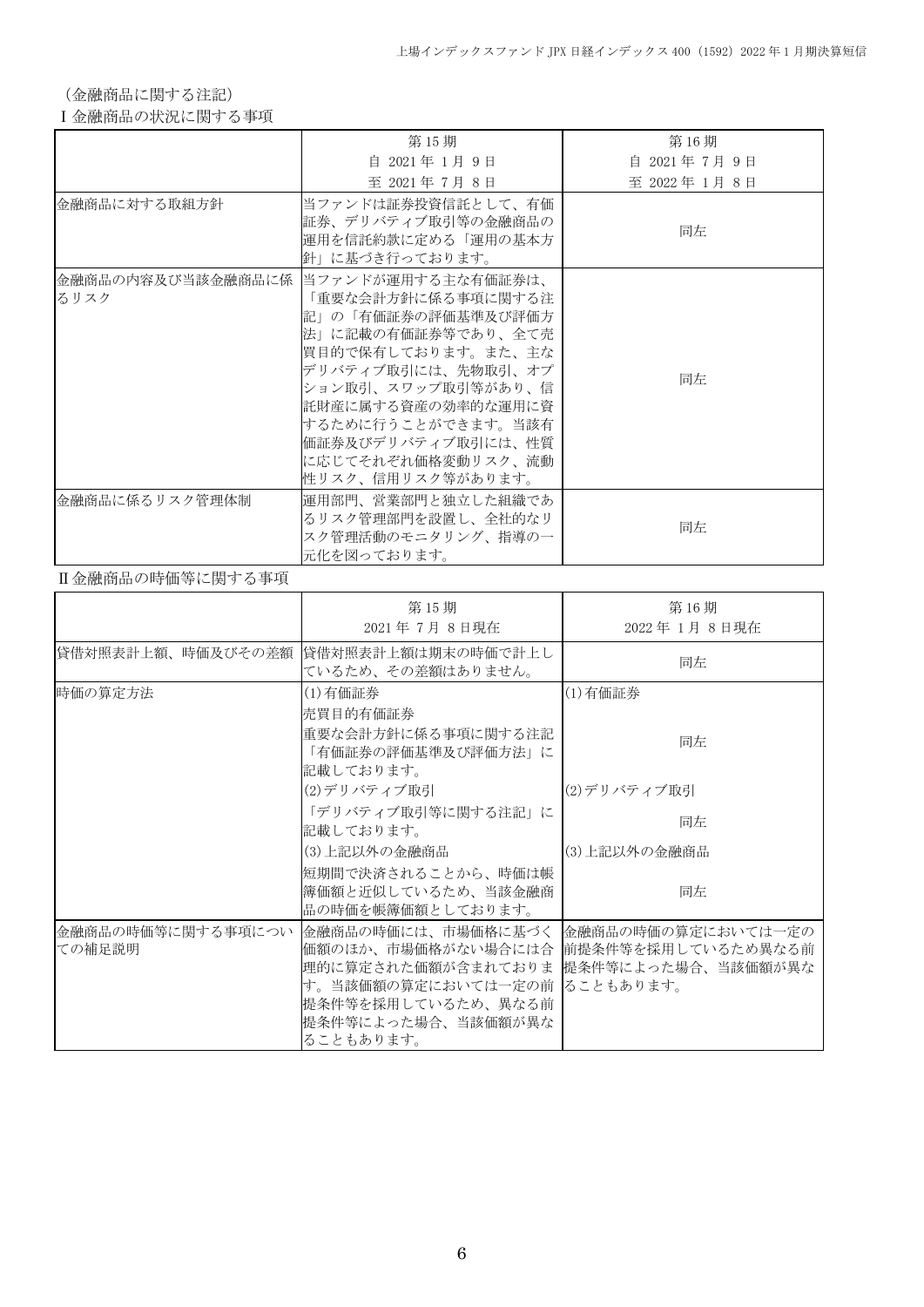#### (有価証券に関する注記)

第 15 期(2021 年 7 月 8 日現在)

### 売買目的有価証券

(単位:円)

| 種類 | 当計算期間の損益に含まれた評価差額 |                  |
|----|-------------------|------------------|
| 株式 |                   | 7, 845, 865, 941 |
| 合計 |                   | 7, 845, 865, 941 |

第 16 期(2022 年 1 月 8 日現在)

売買目的有価証券

(単位:円)

| 種類 | 当計算期間の損益に含まれた評価差額 |                   |
|----|-------------------|-------------------|
| 株式 |                   | 11, 797, 055, 288 |
| 合計 |                   | 11, 797, 055, 288 |

(デリバティブ取引等に関する注記) 取引の時価等に関する事項

### (株式関連)

j.

第 15 期(2021 年 7 月 8 日現在)

(単位:円)

| 区分   | 種類       | 契約額等          |  | 時価            | 評価損益                     |
|------|----------|---------------|--|---------------|--------------------------|
|      |          | うち1年超         |  |               |                          |
| 市場取引 | 株価指数先物取引 |               |  |               |                          |
|      | 買建       | 748, 890, 000 |  | 735, 250, 000 | $\triangle$ 13, 640, 000 |
|      | 合計       | 748, 890, 000 |  | 735, 250, 000 | $\triangle$ 13, 640, 000 |

第 16 期(2022 年 1 月 8 日現在)

(単位:円)

| 種類<br>区分 |          | 契約額等          |       | 時価            | 評価損益                    |
|----------|----------|---------------|-------|---------------|-------------------------|
|          |          |               | うち1年超 |               |                         |
| 市場取引     | 株価指数先物取引 |               |       |               |                         |
|          | 買建       | 680, 230, 525 |       | 677, 657, 500 | $\triangle 2, 573, 025$ |
|          | 合計       | 680, 230, 525 |       | 677, 657, 500 | $\triangle 2, 573, 025$ |

(注)1.時価の算定方法

株価指数先物取引の時価については、以下のように評価しております。

原則として計算期間末日に知りうる直近の日の主たる取引所の発表する清算値段又は最終相場で評価しておりま す。このような時価が発表されていない場合には、同計算期間末日に最も近い最終相場や気配値等、原則に準ずる 方法で評価しております。

2.株価指数先物取引の残高は、契約額ベースで表示しております。

3.契約額等には手数料相当額を含んでおりません。

4.契約額等及び時価の合計欄の金額は、各々の合計金額であります。

(関連当事者との取引に関する注記)

該当事項はありません。